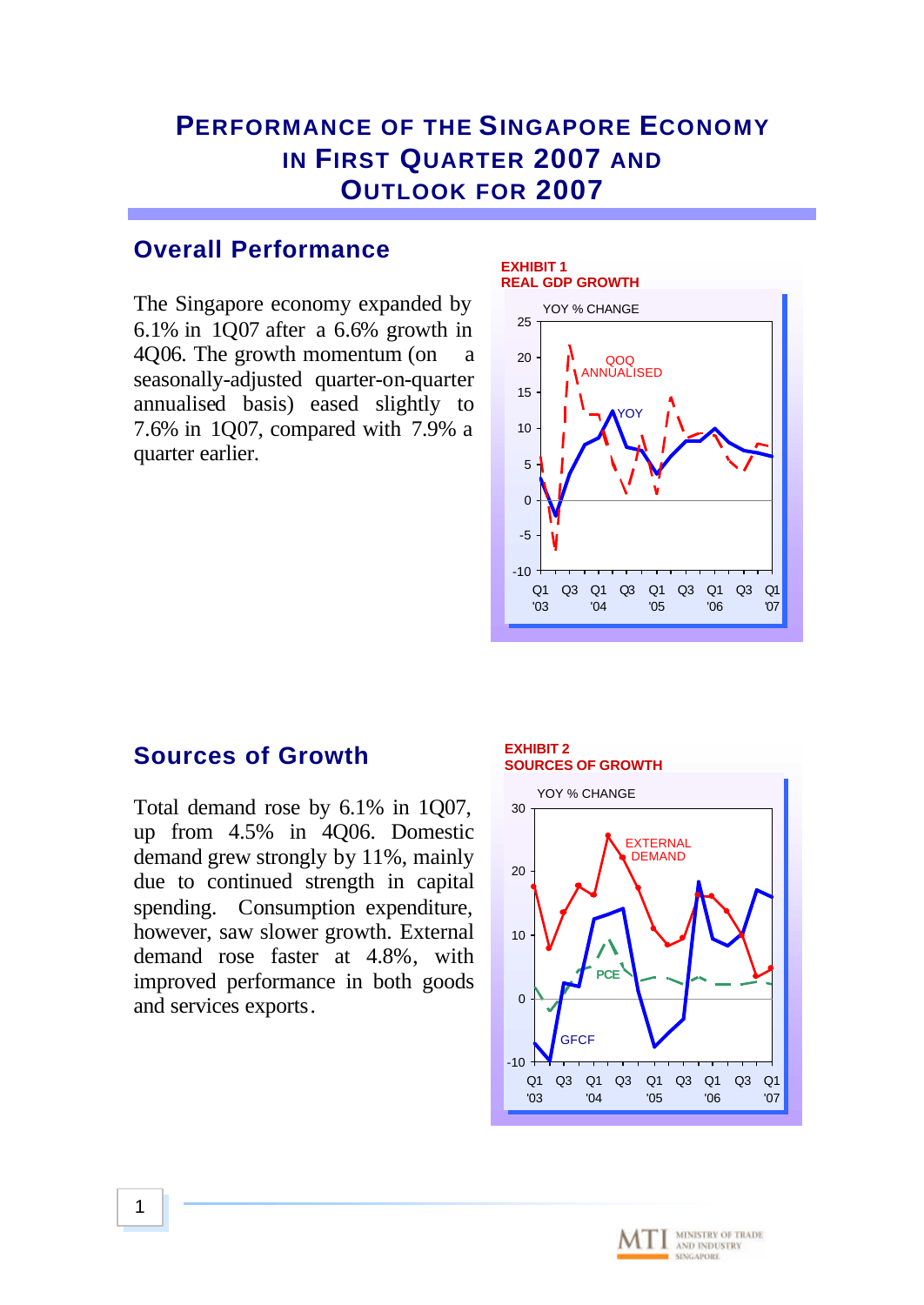## **Sectoral Performance**

Growth in the first quarter was led by the financial services and construction sectors. The manufacturing sector, however, continued to experience a moderation in growth (see Annex).

THE MANUFACTURING SECTOR grew by 4.3% in 1Q07, down from 7.7% in the previous quarter. Both biomedical manufacturing (-5.0%) and precision engineering (-0.7%) clusters saw lower production during the quarter. The electronics cluster, however, recovered from a 4.1% contraction in 4Q06 to register an increase of 2.6% in 1Q07. The transport engineering cluster continued to expand strongly at 23%, following a 25% increase in 4Q06.

#### **EXHIBIT 3 MANUFACTURING SECTOR**



THE CONSTRUCTION SECTOR expanded by 9.7% in 1Q07, its strongest growth in 9 years. Growth momentum (on a seasonally-adjusted quarter-on-quarter annualised basis) was robust, at 22%. Certified payments increased by 9.5% in 1Q07, supported by strong growth in the private residential, commercial and industrial segments as well as public residential segment. Contracts awarded, however, fell 11% in 1Q07, due mainly to the drop in the private commercial and public institutional segments.

#### **EXHIBIT 4 CONSTRUCTION SECTOR**

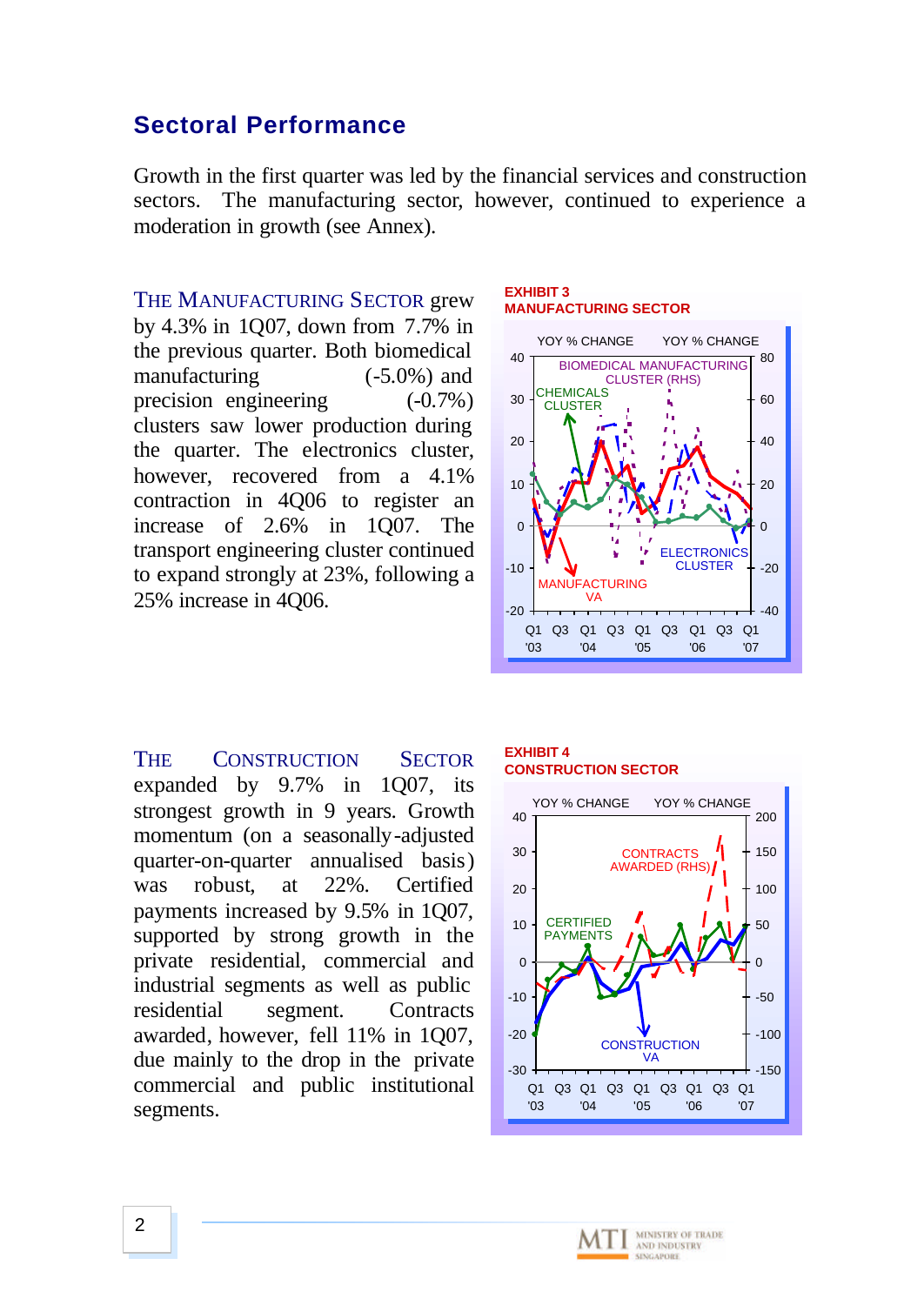THE WHOLESALE AND RETAIL TRADE SECTOR expanded 6.7% in 1Q07 after a 6.9% growth in 4Q06. Retail sales growth eased from 7.9% in the previous quarter to 6.1% in 1Q07, mainly due to a deceleration in motor vehicles sales. Excluding motor vehicles, retail sales rose by 5.9%, up from 4.2% in 4Q06. In the wholesale segment, growth of non-oil re-exports remained firm at 5.9%, albeit slower than 6.3% in 4Q06.

THE TRANSPORT AND STORAGE sector grew 4.4% in 1Q07, up from 4.0% a quarter earlier. The air segment saw a slowdown due to a moderation in air passenger traffic growth and a decline in air cargo. Stronger activity was recorded in the sea segment on the back of better performance in sea cargo handled and container throughput.

#### **EXHIBIT 5 WHOLESALE AND RETAIL TRADE SECTOR**



### **EXHIBIT 6 TRANSPORT AND STORAGE SECTOR**



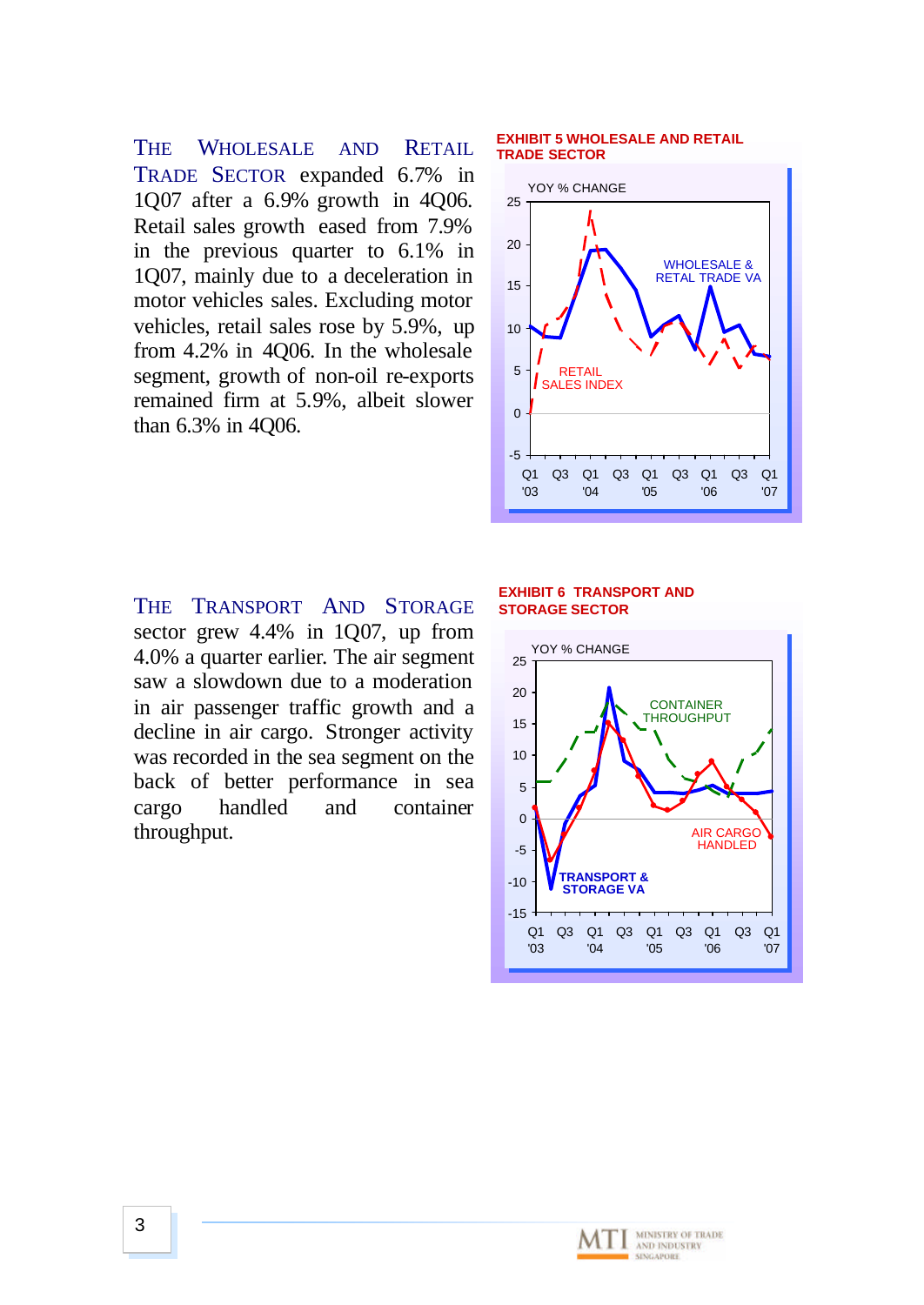THE HOTELS AND RESTAURANTS SECTOR registered a slower growth of 4.7% in 1Q07, down from 6.1% 4Q06. Visitor arrivals grew at a more modest pace of 4.1% compared to 8.4% in the previous quarter. The increase in hotel room revenue moderated from the 21% gain in 4Q06 to 14% in 1Q07. However, the average occupancy rate of hotels remained high at 87%, a 4.3 percentage-points increase over the corresponding period last year.

#### **EXHIBIT 7 HOTELS AND RESTAURANTS SECTOR**



THE INFORMATION AND COMMUNICATIONS SECTOR grew 6.6% in 1Q07, up from 6.0% in the previous quarter. While the IT segment saw some moderation in activities, the telecommunications segment performed better. International telephone call duration went up sharply by 19%, up from 11% in 4Q06. Growth in the number of mobile subscribers and broadband subscribers also remained strong during the quarter.

#### **EXHIBIT 8 INFORMATION AND COMMUNICATIONS SECTOR**

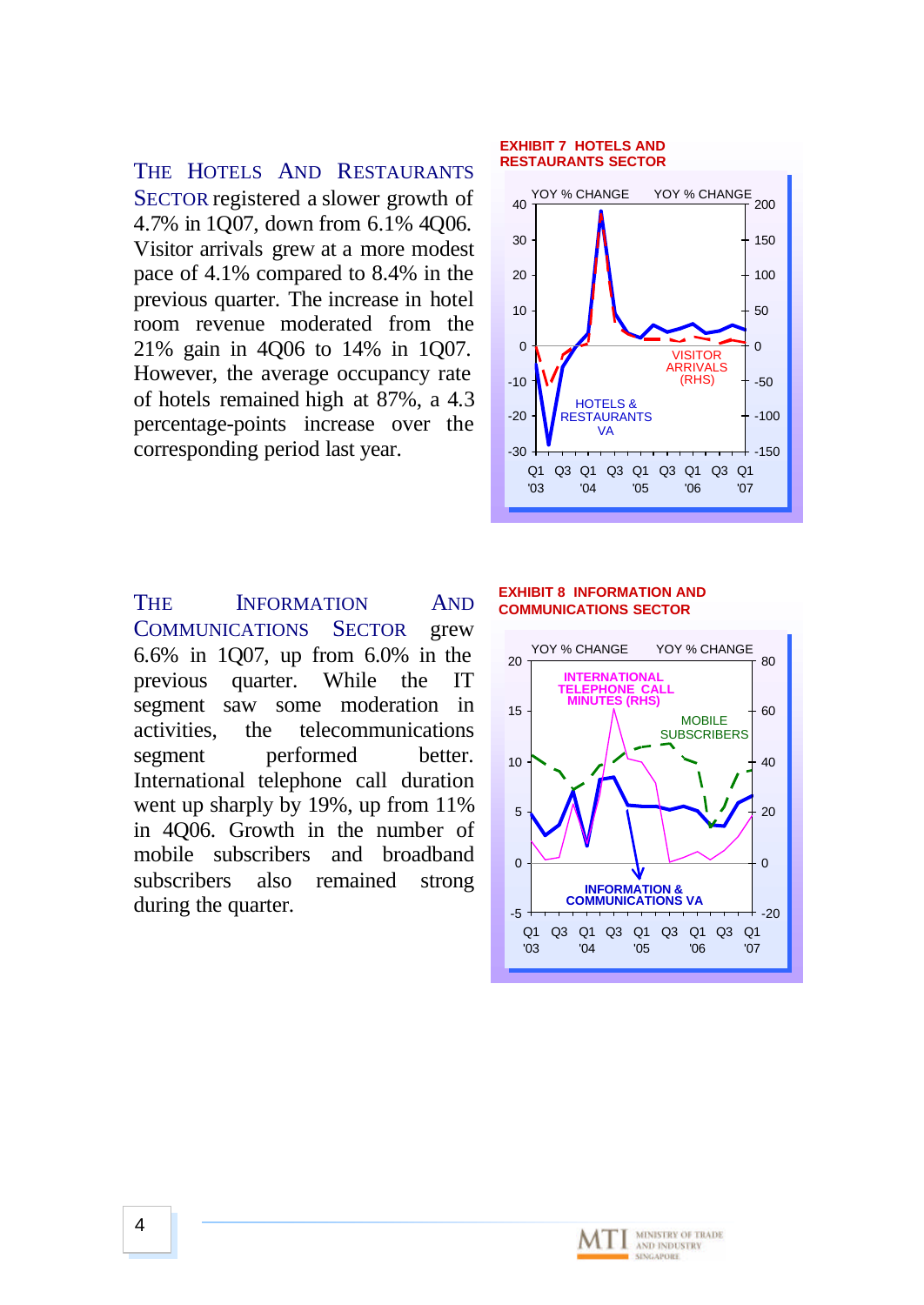THE FINANCIAL SERVICES SECTOR expanded strongly by 13% in 1Q07 on the heels of the 11% growth a quarter ago. The strong performance was across all major financial segments, particularly in the capital and money markets. Fund management activities remained buoyant, in line with the continued strength in economic climate. Similarly, banks saw strong growth, buoyed by sustained resilience in the Asian Dollar Market as well as a steady increase in domestic lending activity.

#### **EXHIBIT 9 FINANCIAL SERVICES SECTOR**



THE BUSINESS SERVICES SECTOR expanded by 6.6% in 1Q07, better than the 5.4% posted in 4Q06. Robust performance was seen in the real estate segment on the back of continued strength in the luxury property market. The sector was also well supported by the other segments, particularly business representative offices, and business & management consultancy activities.

**EXHIBIT 10 BUSINESS SERVICES SECTOR**

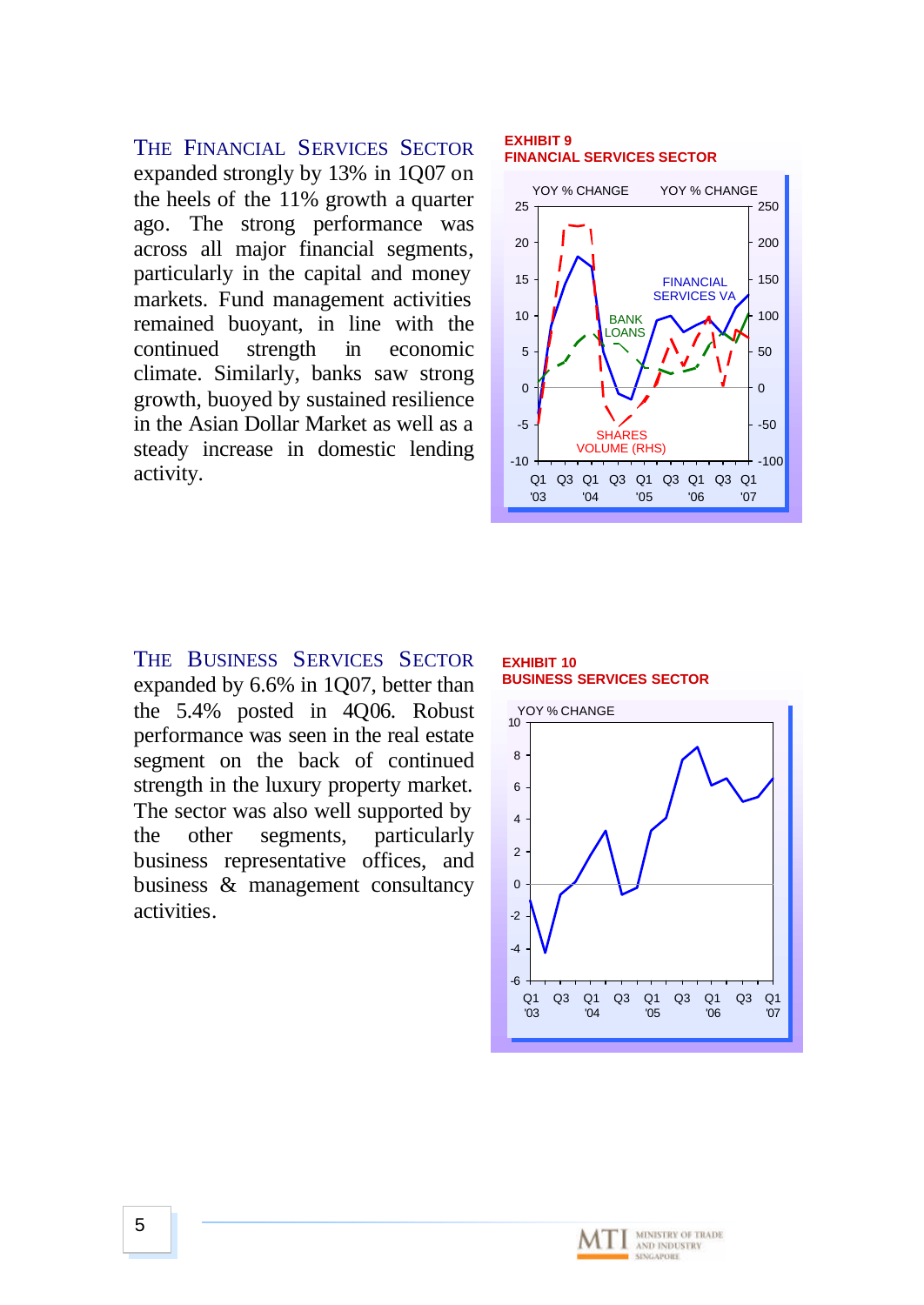### **Labour Market**

Total employment continued to grow strongly by 48,000 in 1Q07, only slightly lower than the 51,500 in 4Q06. All major sectors added workers, led by services with gains of 33,400 workers. Manufacturing and construction posted increases in employment of 9,500 and 5,000 respectively. The number of workers retrenched in 1Q07 dropped to 1,800, significantly lower than the 3,200 in the previous quarter. However, the seasonally-adjusted unemployment rate rose from 2.6% in December 2006 to 2.9% in March 2007, reflecting an increase in labour market entrants on the back of favourable economic conditions.

### **Labour Productivity**

Labour productivity fell by 1.6%, following the 0.7% decline in 4Q06. At the sectoral level, continued declines were seen in business services  $(-5.8\%)$ , hotels & restaurants  $(-4.8\%)$ . manufacturing  $(-4.1\%)$ , information & communications (-2.8%) and other services  $(-0.9\%)$ . Productivity growth of financial services (1.2%) and wholesale & retail trade (0.7%) also moderated from 4Q06. However, transport & storage productivity rose faster (1.5%) while the construction sector saw a turnaround, with productivity up by 0.8% after 4 quarters of contraction.

#### **EXHIBIT 11 UNEMPLOYMENT RATE**



**EXHIBIT 12 LABOUR PRODUCTIVITY**



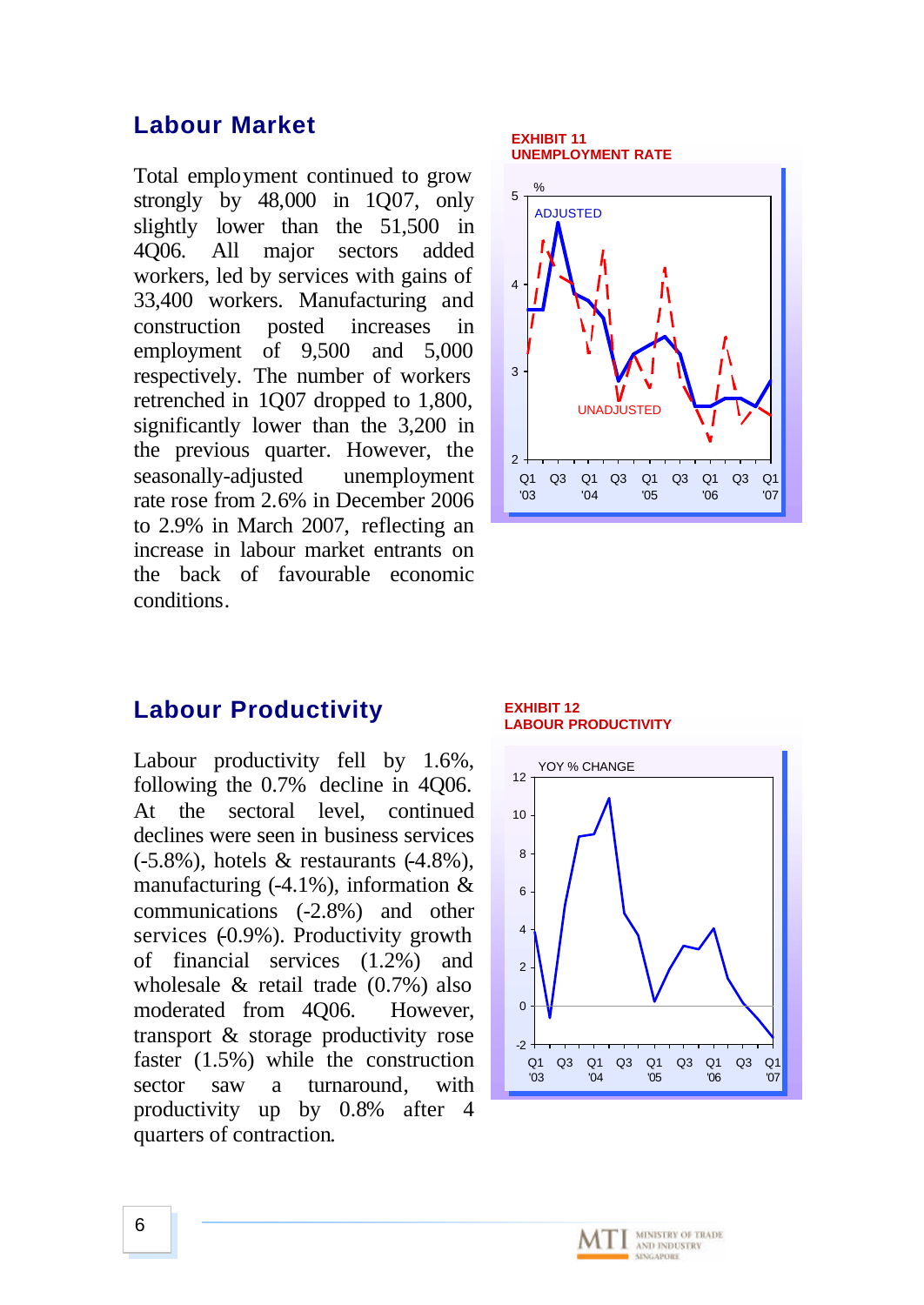### **Business Costs**

The fall in productivity contributed to the 5.4% increase in overall unit labour cost (ULC), compared with a marginal 0.1% increase in the previous quarter.

The unit business cost (UBC) of manufacturing increased by 2.9% in 1Q07, up from 1.4% in 4Q06. All three components rose, viz. manufacturing ULC, services costs and government rates and fees.

### **External Trade**

External trade expanded by 2.9% in 1Q07, similar to the 3.0% gain in the previous quarter. Total exports rose faster at 3.4%, up from 2.0% in the previous quarter. After a 1.4% contraction in 4Q06, non-oil domestic exports (NODX) rose by 2.1% in 1Q07. The improved NODX performance was due to stronger growth of non-electronics NODX even as domestic exports of electronics continued to decline. Non-oil imports (excluding aircraft and ships) increased 2.0%, following a 2.6% growth in the preceding quarter. In volume terms, total trade increased by 4.8%, down from 5.2% in the previous quarter.

#### **EXHIBIT 13 UNIT BUSINESS COST & UNIT LABOUR COST**







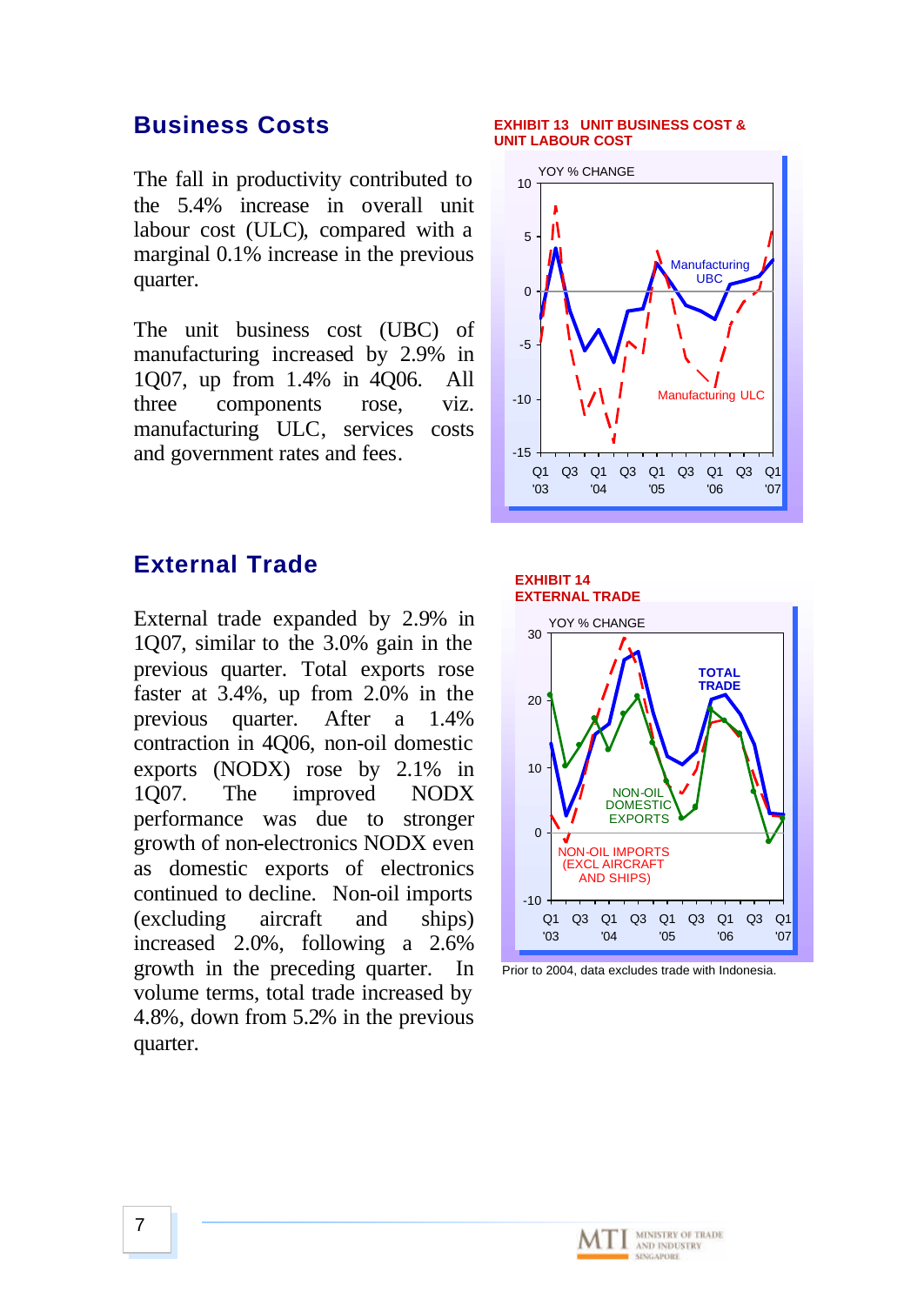### **Investment Commitments**

Fixed asset investment amounting to \$2.5 billion was committed in the manufacturing sector in 1Q07, down from \$2.9 billion in 4Q06. When these commitments are fully operational, they would generate a value added of \$0.9 billion and create more than 5,000 jobs.

Investment commitments in services promoted by EDB reached \$832 million in total business spending in 1Q07. When fully realised, these commitments would generate a value added of \$1.1 billion and create over 2,500 jobs, of which 94% would be for skilled professionals.

#### **EXHIBIT 15 MANUFACTURING INVESTMENT COMMITMENTS**



### **Balance of Payments**

Singapore's overall balance of payments registered a smaller surplus of \$1.1 billion in 1Q07, down significantly from \$9.5 billion in 4Q06. This reflects a larger net outflow from the capital and financial account while the current account surplus was relatively unchanged from the previous quarter. Consequently, Singapore's official foreign reserves rose to \$209 billion, equivalent to 6.6 months of merchandise imports.

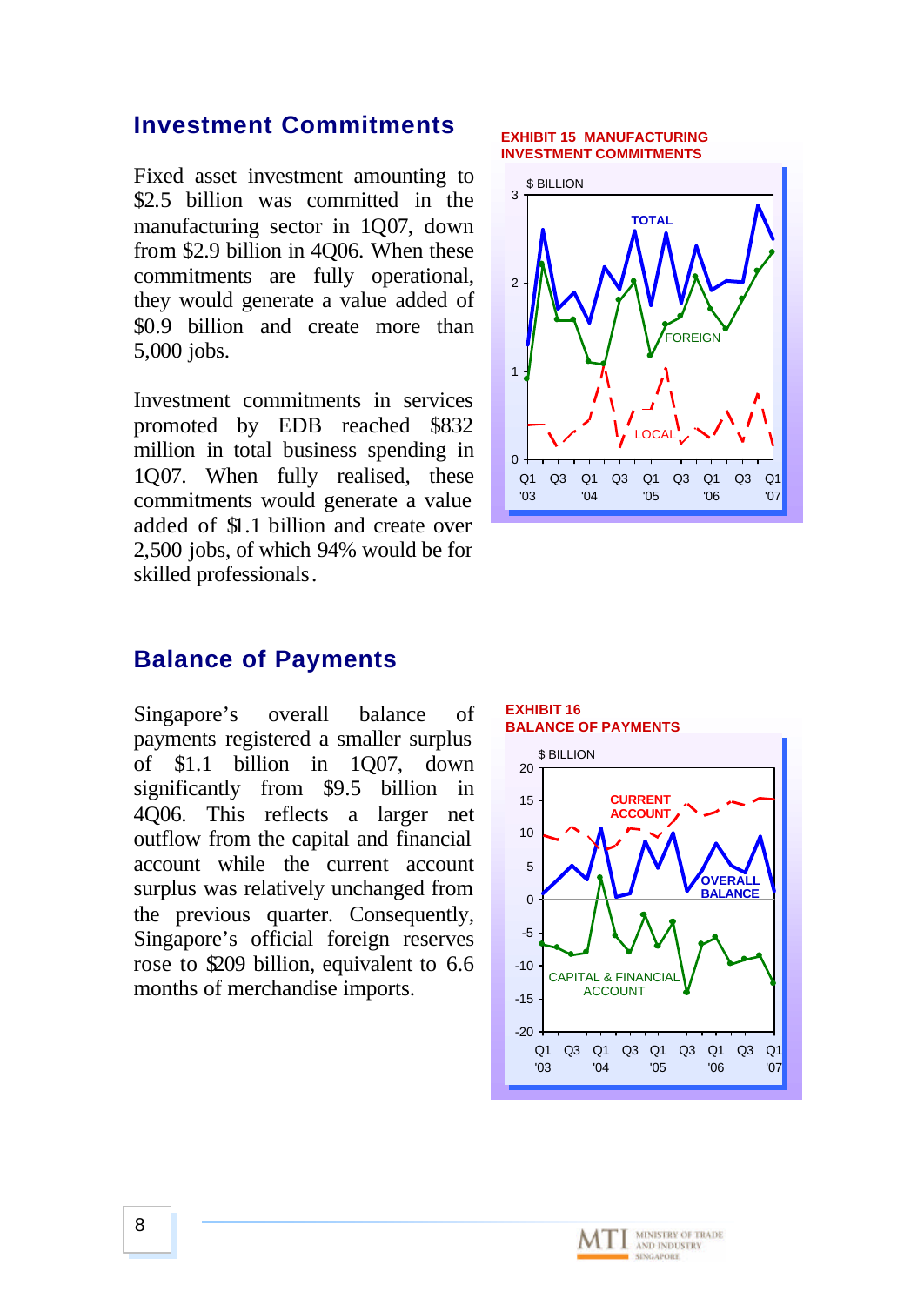## **Consumer Price Inflation**

The CPI rose by 0.5% on a year-onyear basis in 1Q07, slightly down from 0.6% in 4Q06. In terms of the major categories of consumer expenditure, the food category posted the largest gain (2.0%), reflecting dearer cooked food, fresh vegetables and fish. This was followed by healthcare (1.4%), recreation & other items (1.2%), education & stationery (1.1%) and clothing  $\&$  footwear  $(0.2\%)$ . Meanwhile, cost of transport & communications and housing fell by 1.3% and 0.3% respectively.



## **Outlook for 2007**

The global economic environment is generally healthy. In the US, growth prospects have diminished somewhat over the last few months on account of continuing weakness in the housing market which in turn impacted investment growth. However, the outlook for the EU and Japan remains firm. In the EU, growth is supported by strong domestic demand, while Japan's prospects are underpinned by healthy corporate performance. Economic growth in China and India is expected to be robust. The overhang in inventories in the global semiconductor industry is also expected to dissipate in the second half of the year, although the pace of recovery of the industry is less certain.

On the domestic front, the Singapore economy started on a strong note, growing 6.1% in the first quarter of 2007. Forward-looking indicators point to continued growth in the next few quarters. The composite leading index rose faster this quarter while the latest business expectations surveys showed that firms in both manufacturing and services are optimistic about business conditions over the next six months.

The economic outlook is generally positive but some downside risks remain. These include a sharp slowdown in the US economy, vulnerability of oil prices to supply shocks and a disorderly unwinding of global unbalances. Barring these uncertainties, economic growth is expected to remain healthy in 2007.

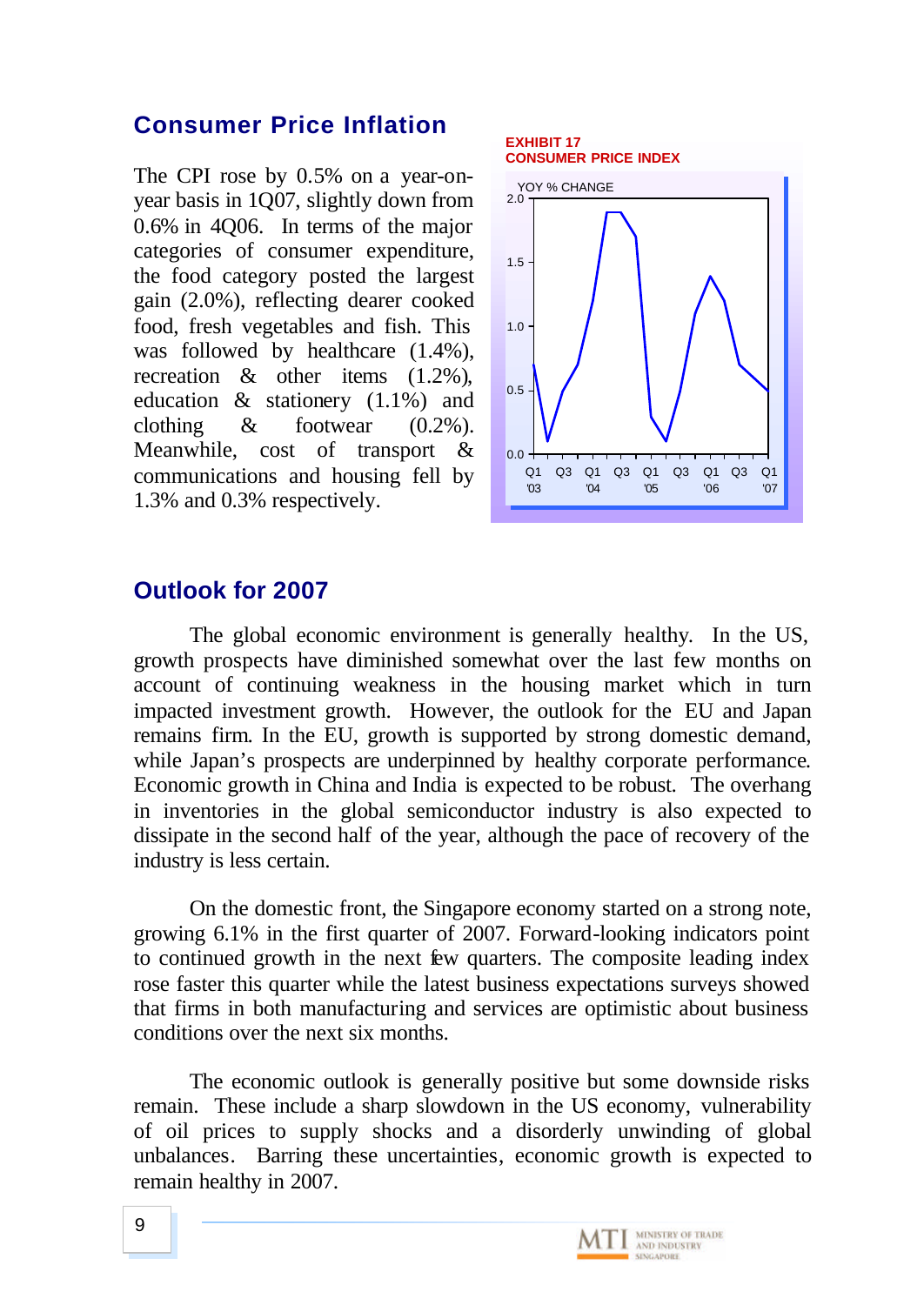Taking into account the above factors, the Ministry of Trade and Industry has raised the 2007 GDP growth forecast from 4.5-6.5% to 5.0- 7.0%.



 $<sup>1</sup>$  The y-axis of the chart on business expectations represents the net weighted balance of companies that</sup> predict an improvement in business situation. This is derived from the weighted percentage of companies in the survey that predict better business minus the weighted percentage of companies that predict worse business.



l